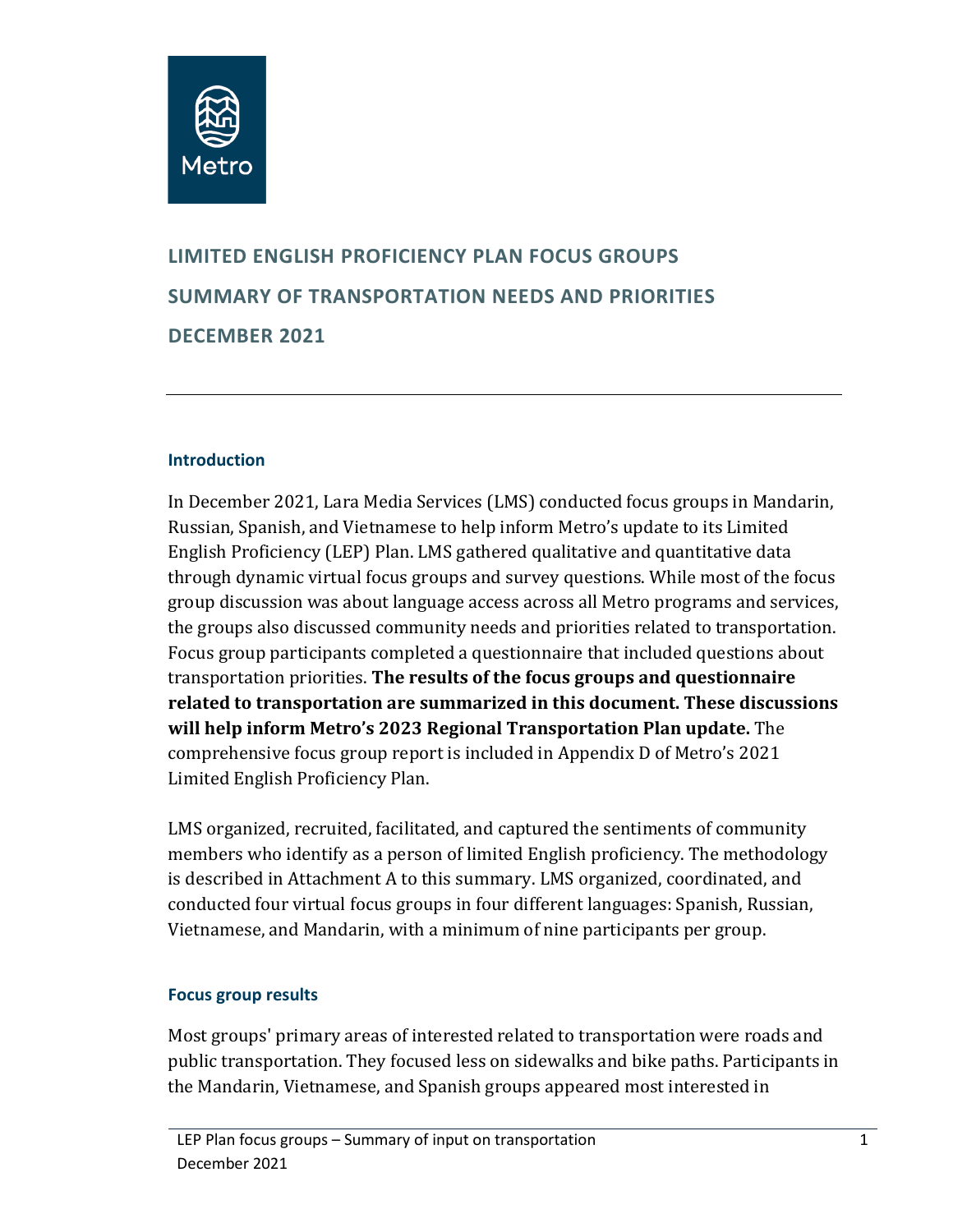significant road improvements. In contrast, the Russian group was most interested in addressing public transportation needs, such as more bus and Max signage in their language. The summary below includes first high-level themes across all focus groups followed by summaries of each focus group.

# **Public Transportation (all focus groups):**

Although a significant proportion of participants used public transportation, many found it unreliable, ineffective, difficult to use with children, and many disliked it due to the lack of control over their time and environment. Most believed it was difficult to use public transit due to the lack of stations near their preferred or essential destinations, such as hospitals, grocery stores, and restaurants. Participants in the suburban areas saw it as an unrealistic form of transportation due to the travel time, the distance of destinations, and the cost of constant travel. They said that system is more effective for highly urbanized areas, such as Central Portland versus West Linn.

Many also agreed that the metro area needed more bus stops to make the system more accessible. Participants would also like bus stops and Max stations to be better maintained. They asked for more stops and stations to be covered to protect against the elements, to be more family-friendly, and to have more seating.

# **Roads (all focus groups):**

The main concern about roads is the ongoing traffic issues when commuting in Portland. Many suggest opening new carpool lanes or building new freeway offramps and on-ramps to help offset the traffic build-up. Several also asked for bettermaintained roads and fixed potholes. Some wanted Metro to prioritize local roads as many residential areas have received little maintenance.

Another main focal point was road safety. Many participants are concerned with the amount of lighting on roads and sidewalks, noting that an increase in lighting and reflective signs would help road safety around Portland when traveling at night or in the dark.

Others believe the growing homeless population is also a safety hazard, especially around roadways and public transit stations. Drivers are worried about the tendency of people to cut across busy roads. Public transit commuters feel uncomfortable with the increased presence, even opting to use more private means of transportation.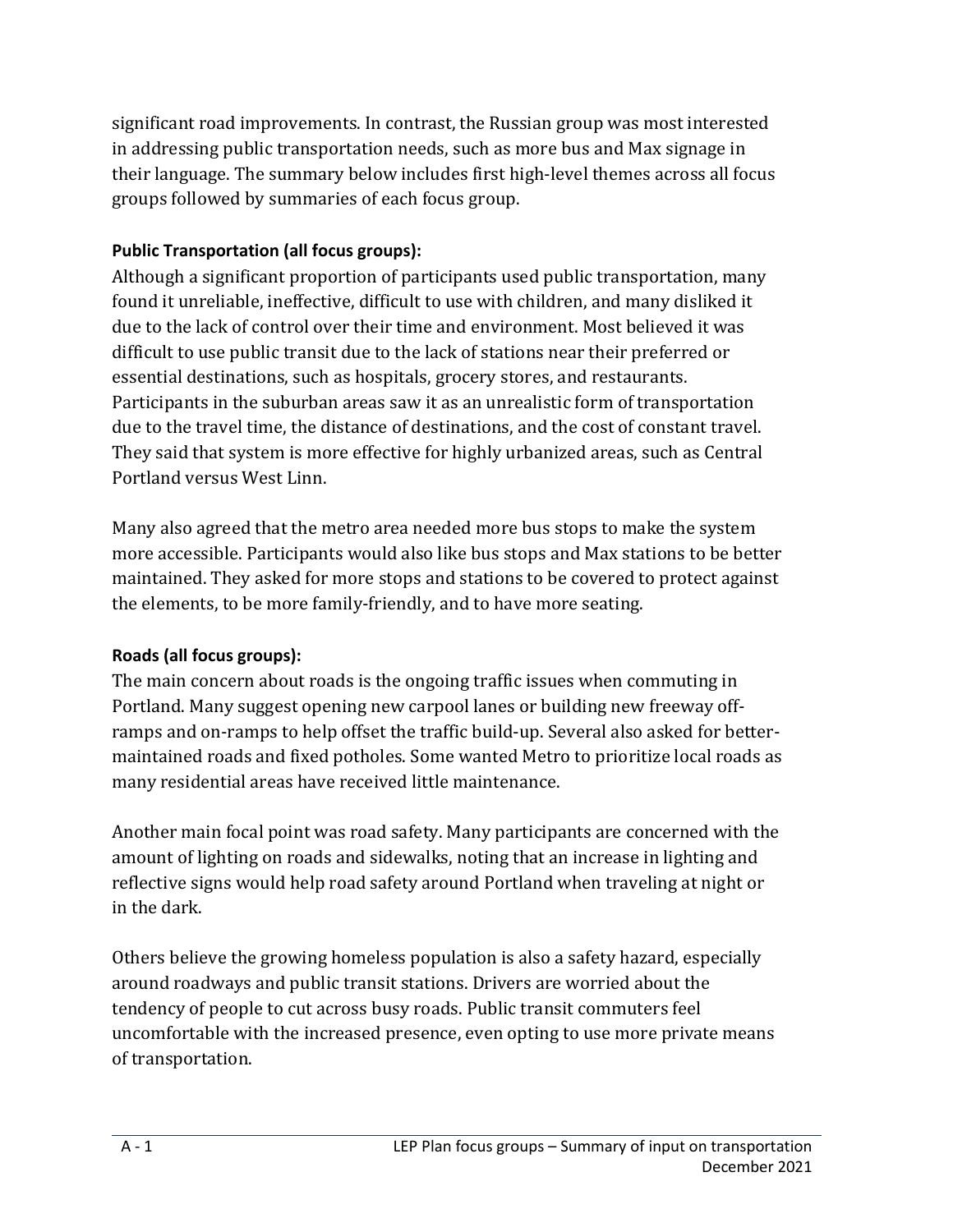# **Bicycle Paths (all focus groups):**

Bike paths were commonly viewed as an ineffective mode of transportation because it takes too long to get somewhere, and there are not enough bike paths available to provide riders safe access to many areas. They also comment that getting access to a bike is expensive and unrealistic, especially for larger families and people with more than one job. They see it as a solution for a "utopian community" but not a real solution for BIPOC and low-income families. However, many expressed a need for safer bike paths, suggesting that broader bike paths be built and be more distinguishable.

# **Sidewalks/Walkways (all focus groups):**

Overall there was little focus on sidewalks. Although of those that commented, participants agreed that all sidewalks should be kept clean and well maintained. Some noted that many areas required more or wider sidewalks for better use and pedestrian safety.

# **COVID 19 Impact (all focus groups):**

Covid has highly impacted our BIPOC communities and caused many changes to transportation use. Many participants had to cease or diminish their use of public transportation and began using more private means of transportation whenever possible. However, many participants plan to return to their usual pre-Covid methods as restrictions lessen or proper Covid protocol is established and followed.

# **Results from Vietnamese focus group**

# **Transportation**

The Vietnamese community focused on private transportation and road changes more than any other group. Many participants advocated fixing 82nd Avenue as this road is vital for Vietnamese businesses and needs more driving and parking spaces. Conversely, many advocated against Division Street's renovations and disapproved of similar renovations taking place elsewhere.

Others had issues with road layouts and were displeased with the placement of parking spaces outside of bike spaces on streets due to safety concerns and noted that the need for the right lane for cars was more significant than the need for busonly lanes.

The participants also disapproved of the I-205 toll, highlighting the class divide and noting that low-income families struggle to pay the toll daily. They believed that this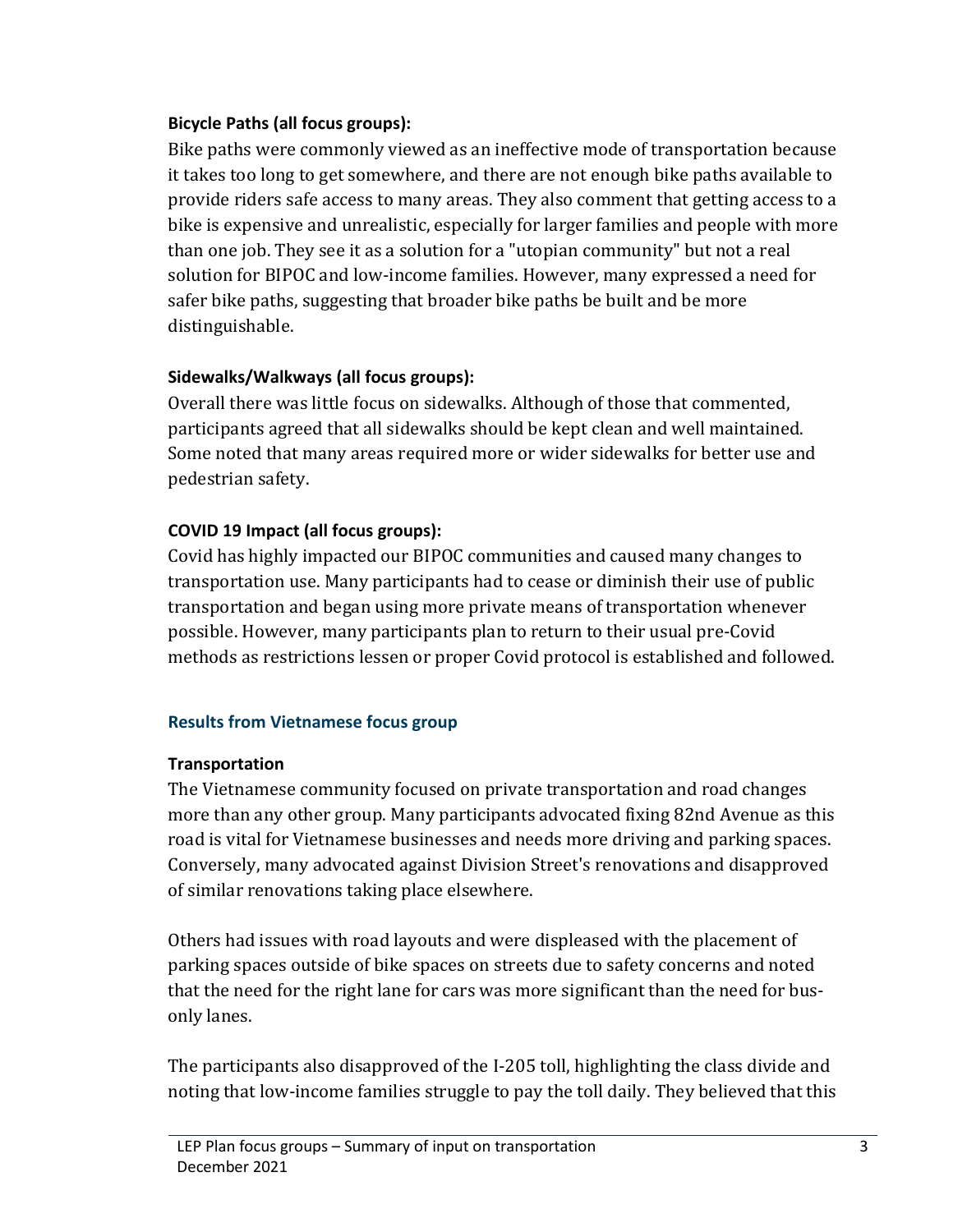would add more significant burdens to them and the Vietnamese community on top of increased taxes. Although, some argued that they would perceive the toll as more reasonable if I-205 was to be rebuilt or a new bridge added.

# **COVID-19 Impacts on transportation**

Many in this community experienced no changes before the pandemic as most prefer and have access to private means of transportation.

# **Results from Mandarin focus group**

# **Transportation**

Most of the participants' knowledge on this topic was about direct transit services like TriMet, Hop cards, light rail, and Max lines. Many members had difficulty grasping Metro's role with transportation if it wasn't about any of the services mentioned.

Several expressed the need to address the increasing heavy Portland traffic. Commuting into downtown and the Portland metro area has worsened over the years, and members wish to see policy changes to improve traffic flow. Many agree that new freeway off-ramps could be a way of improving the traffic jams that occur during rush hours. There was more focus on freeways rather than streets. Most seemed more comfortable driving and believed it to be a more effective means of transportation overall.

# **COVID-19 Impacts on transportation**

Regarding Covid-19, many believe it would be advantageous to highlight Covid-19 precautions and mandates at stations in multiple languages to ensure commuters abide

# **Results from Spanish focus group**

# **Transportation**

Many community members wished buses had more stops and for public transit to be punctual. They believe that putting more buses into circulation would help more people get to their destination on time. However, the Spanish-speaking community had a more significant focus on biking and walking safety concerns.

Several participants noted that bikes are often stolen when left alone and that bringing them as an alternate form of transportation is often not a good or viable option. One participant mentioned the need for a program to teach people to ride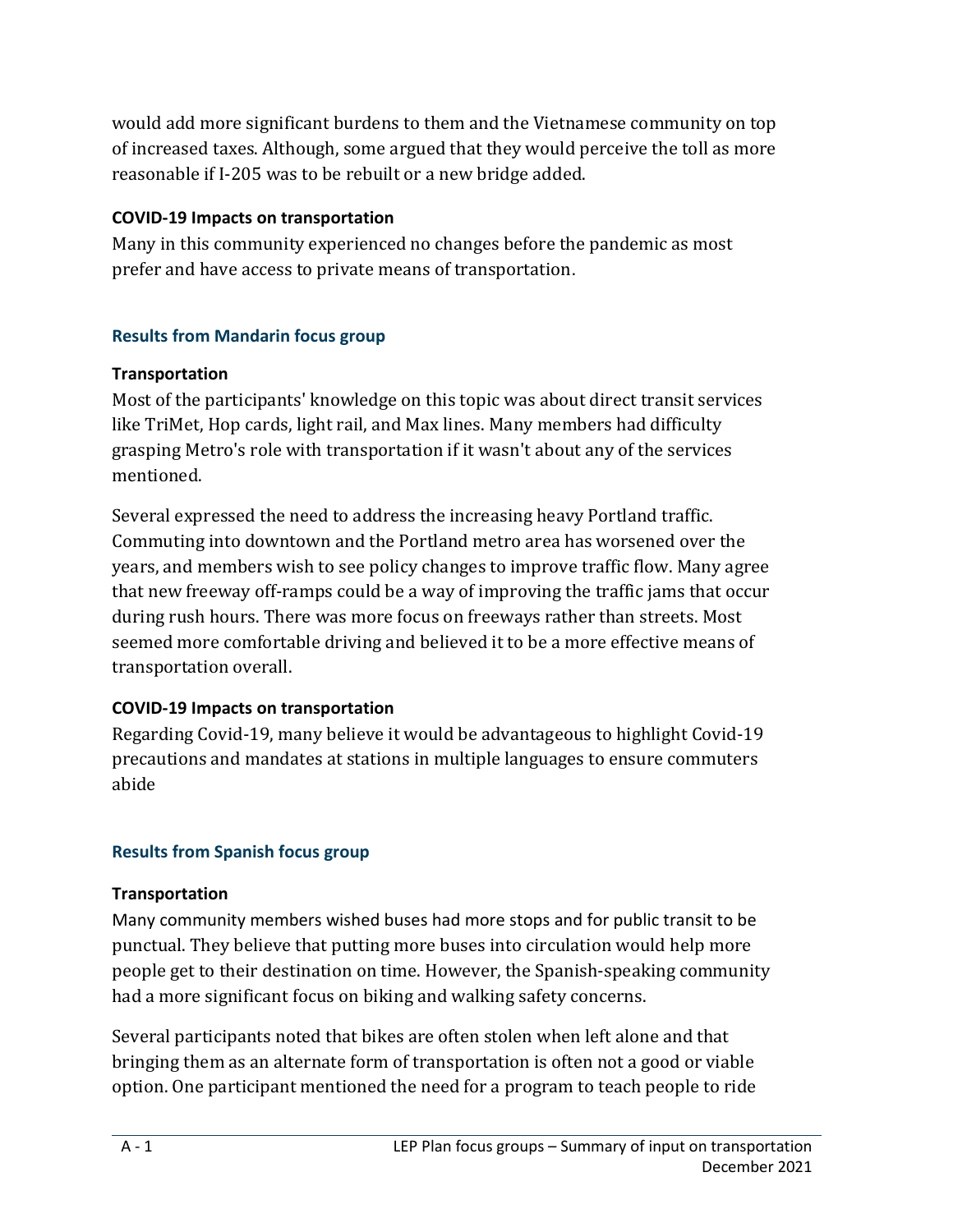bikes and help provide affordable bicycles to increase bike path usage and prevent future safety concerns regarding bicyclists.

Participants believe that more safe road crossings are needed for pedestrians. They like the idea of cameras, and ways to record how fast people are driving would lower the rate of car accidents due to speeding both near high population areas and urban residences. One participant proposed using funds to ensure safe railroad crossings for pedestrians.

But regardless of preferred transportation methods, most participants wanted more information, such as routes, timetables, and maps to be easily accessible. Many suggested adding information to any and all public transit sites, specifically mentioning bus stops, TriMet, and Max stations.

# **Results from Russian focus group**

# **Transportation**

Transportation is a critical issue that most participants had many concerns about. They would like to have more direct access to more areas without changing buses and lines as this becomes quite expensive.

Public transportation riders would also appreciate more lighting around bus stops and max stations and roads. Many feel uneasy waiting in the early morning, especially around Downtown Portland or other inner-city areas. The fear of traveling in the dark keeps many people participating in community events.

Additionally, more Trimet information in Russian was requested as there are very few resources available in Russian, and several participants highlighted the difficulty of getting driving instruction and a license as a foreign immigrant.

# **COVID-19 Impact**

While most Covid-19 changes led to a decreased use of public transportation since school children no longer had access to school buses, most began to ride the TriMet almost daily. This situation also caused parents to worry as many children reported having felt unsafe on public transportation due to the behavior of other riders during necessary transit.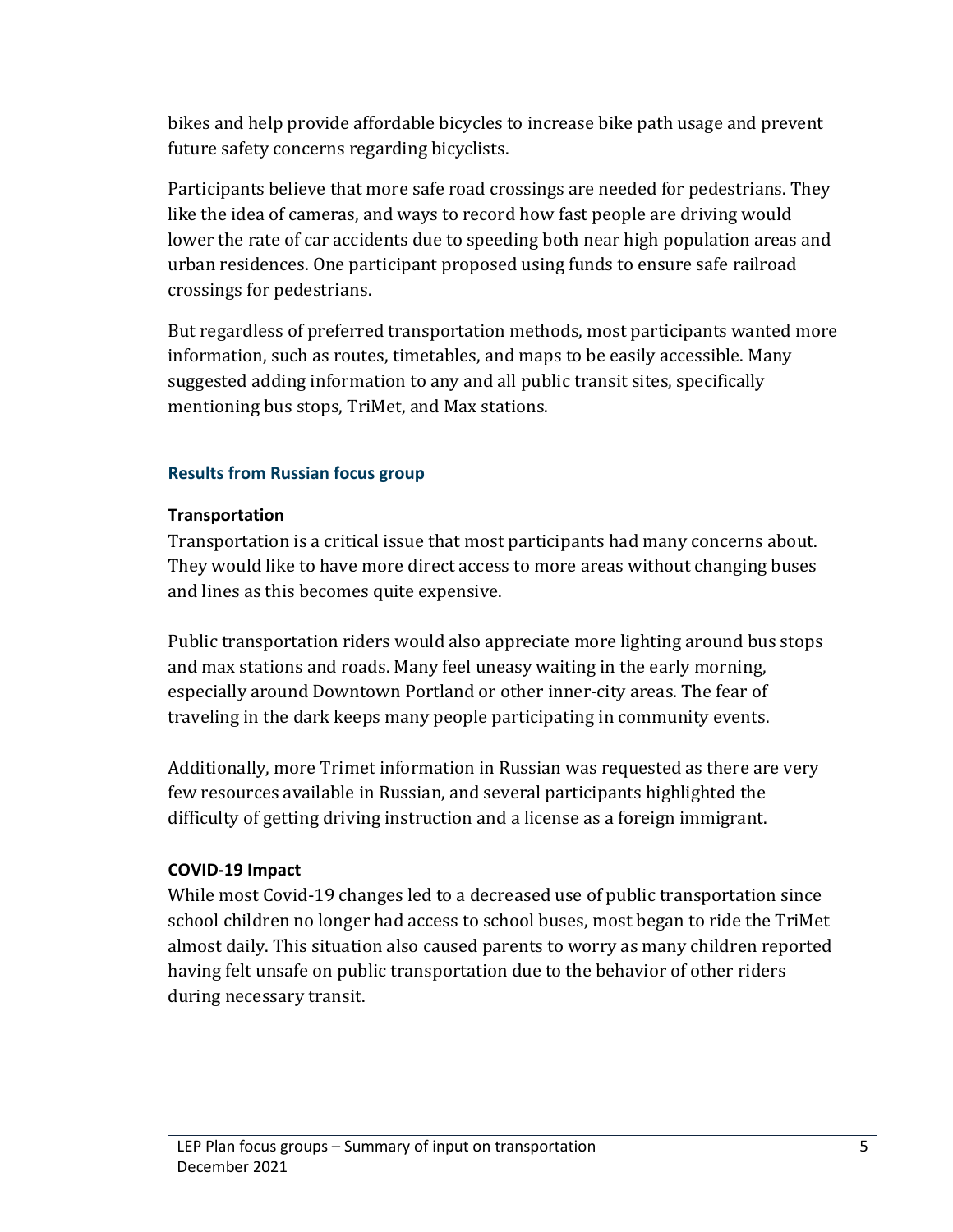#### **Survey results**

#### **Mandarin focus group survey responses**

Why do you believe the answers above are important? Do you think it is important that government agencies address this? What other issues should be addressed?

- 1. It's very important. The traffic congestion problem in Portland is now very serious. Children's indoor and outdoor activities, rainy season and winter, children need more indoor activity space, for example, more children's community [centers].
- 2. The problem of homeless people and garbage in the city center urgently needs to be dealt with by the government.
- 3. Because of community safety, which is important, how to deliver messages to [a] specific community is important.
- 4. Housing and roads
- 5. I think the transportation in Portland is so bad, and it is very important for the government to focus on it.
- 6. Now, because of the epidemic, most people travel by themselves, such as shopping and picking up children [from] school. So I think road safety is very important, as well as the maintenance of traffic lights, especially the traffic lights on Division Street.
- 7. Climate change. Increasing access to nature and outdoors through working with culturally specific organizations like the Taiwanese Association of Greater Portland.
- 8. It is important because, with a growing population, the road will become more congested in the future. It is important to have the infrastructure in place to accommodate commutes in a safe and efficient manner.
- 9. It is related to everyone's life and commuting time every day. It is necessary to reduce commuting time, increase safety and convenience.
- 10. These problems are long-standing problems that require continuous efforts to improve and are closely related to our daily lives. The government is committed to solving these problems and can improve the quality of life of residents. I think some [streets] are congested with traffic, and in some areas, even on weekends, it is inconvenient for residents to commute and takes a long time. The government should improve the road system and distribute the traffic to make it easier for everyone to attend work.
- 11. Necessary, the traffic jam is too serious now.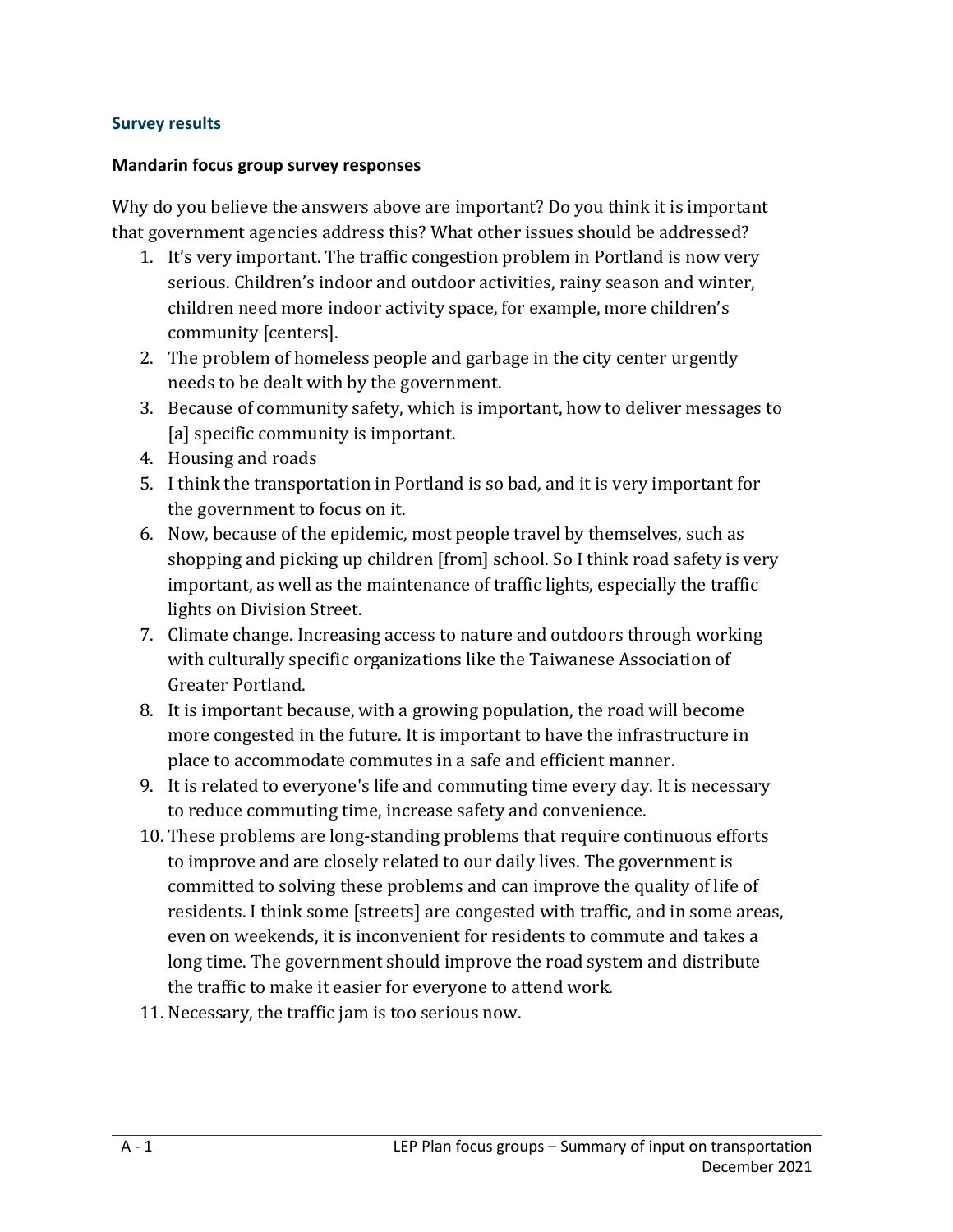# **Vietnamese focus group survey responses**

- 1. [The] police force needs to be highly considered, giving police a priority to protect people and public property and businesses.
- 2. I hope to have more [affordable] houses or apartments.
- 3. Homelessness is on the rise in Portland; action is needed
- 4. Expanding the bus and Max system will help reduce traffic congestion, which in turn will contribute to climate change [due to vehicle smoke].
- 5. Human life is important; minimizing [homelessness] is best.
- 6. I believe government regulation is important to encourage people to carpool, etc., to reduce the traffic on the road. [A] Government road plan.
- 7. Homeless problem
- 8. [The] homeless population in the Metro area is out of control. We need more affordable housing for people, including BIPOC. Also, please plan to have a parking lot of those housing as well. No parking on the street.
- 9. This problem is important because it reduces traffic jams and accidents... The problem that needs to be solved now is homelessness and theft.
- 10. Homeless, safety

What is the primary way you get around?

- 1. Car (95.65%)
- 2. Carpool (4.35%)

# **Spanish focus group survey responses**

Which of the following issues is most important to address with transportation?

- 1. Fewer deaths and severe injuries on our roads
- 2. Reduce the impacts our cars, buses, and trucks have on climate change (T-2)
- 3. Expand the bus and max system (T-2)

Why do you believe the answers above are important? Do you think it is important that government agencies address this? What other issues should be addressed?

- 1. These are matters that are expected to be provided by government agencies.
- 2. Homeless, homeless people, but the most important thing is the insecurity that currently exists.
- 3. Transportation [to] hospitals for immigrants
- 4. For me, it is very important to take care of the planet, to educate ourselves to recycle. Also to be able to have childcare more accessible to everyone, because that is the basis of their future, I also think that parks should have more fun areas for young people and not only for children, I think there is a lack of places for young people [to] stay busy.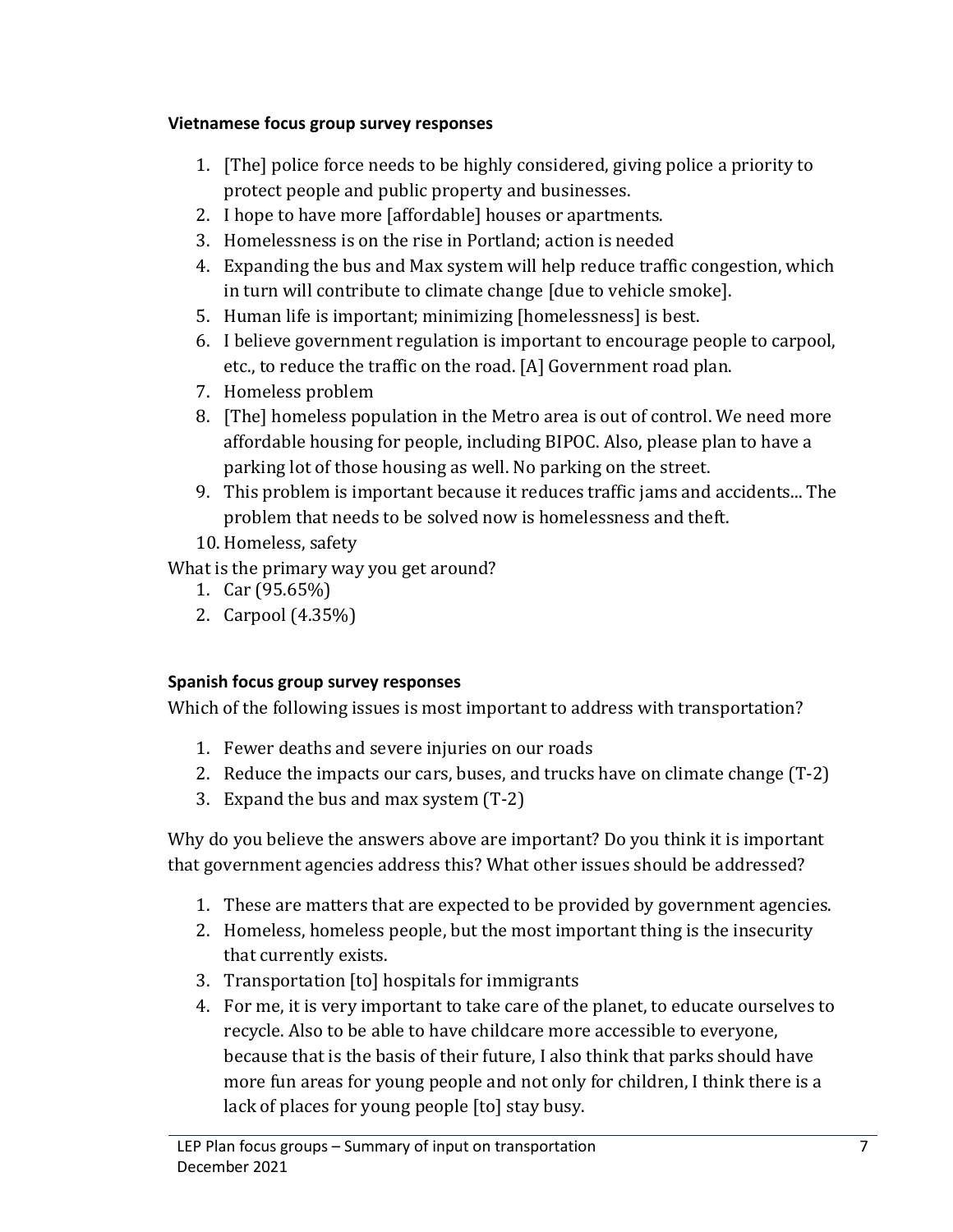- 5. Yes, the Governor [should address issues]
- 6. Community safety and street lighting
- 7. Because it is important
- 8. Because there have been many deaths and the safety of us and our children [are important].
- 9. The transportation system is important and provides access to resources for all people, so expanding the max and bus system would allow more people to be able [to] use community resources and enhance their quality of life.

What is the primary way you get around?

- 1. Bus/Max (55.56%)
- 2. Car (33.33%)
- 3. Bike (11.11%)

#### **Russian focus group survey responses**

Which of the following issues is most important to address with transportation?

- 1. Expand the Bus and Max
- 2. Fewer deaths and severe injuries on our roads

Why do you believe the answers above are important? Do you think it is important that government agencies address this? What other issues should be addressed?

- 1. I know some people of [the] Portland area live in places without bus stops. Unfortunately, a lot of Russian immigrants [do] not earn a lot of money. That's why they cannot afford to pay for the car or taxi. Also, information about new routes will let people choose new places [to] rent or buy houses in [the] future.
- 2. Safety is important
- 3. I think this is very important. Yes, I think it's important.
- 4. This is [a] very important issue for me and people who live in my apartment complex in West Linn. We do not have a bus stop nearby. People have to take Uber to get to the bus stop on Highway 43. This is very expensive and inconvenient. Public transportation issues should be addressed by local or county authorities.
- 5. Homeless
- 6. Property taxes, homeless people
- 7. It is important. [Transportation] needs to be made more accessible for Russian-speaking people.
- 8. Yes. These are very important issues and need to be addressed.
- 9. Safety. More bus lines.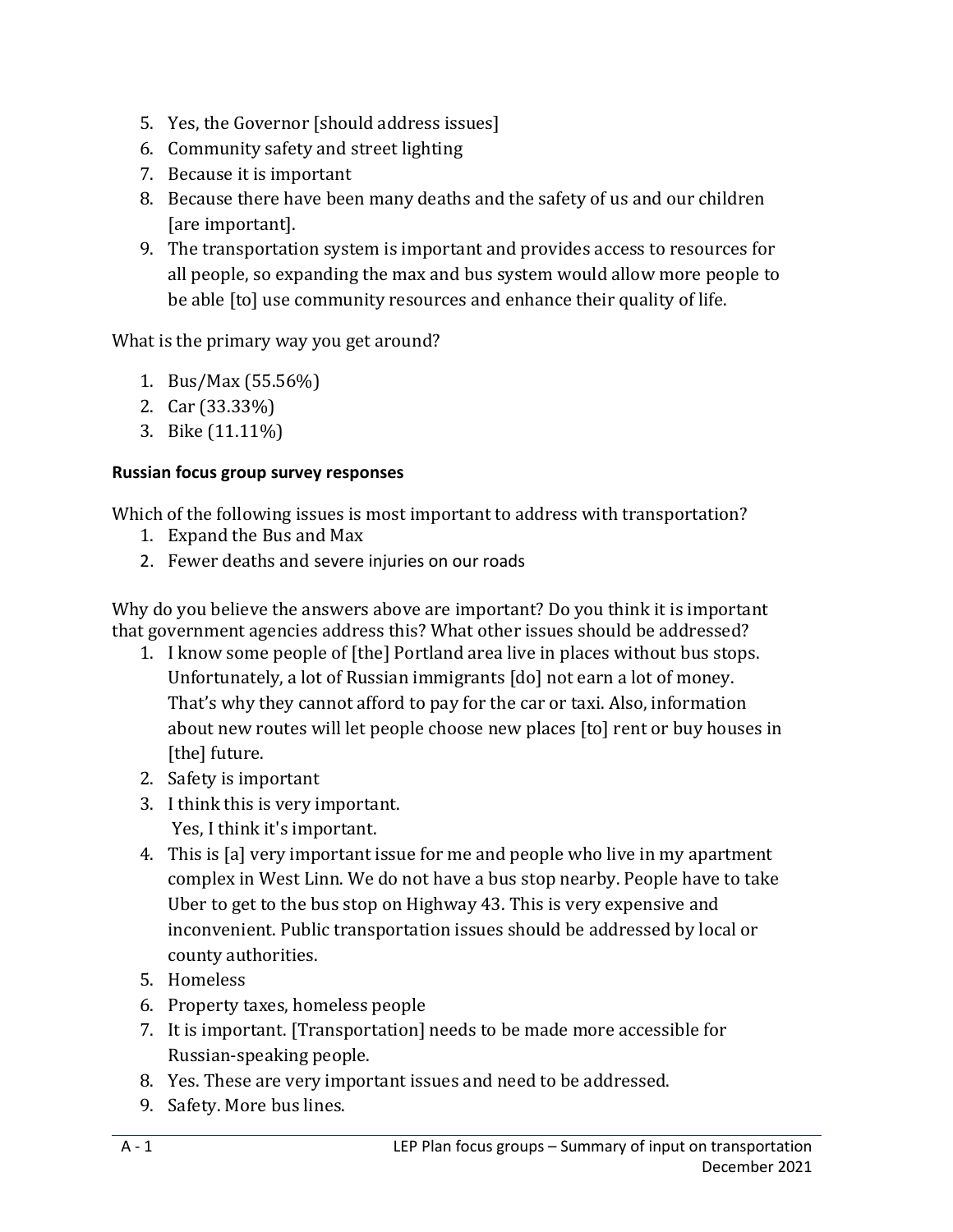What is the primary way you get around?

- 1. Car (58.33%)
- 2. Bus/Max (33.33 %)
- 3. Walk (8.33%)

### **Participant demographics (focus groups aggregated)**

The following questions were optional, though all 44 participants provided this information.

### **Figure 1: Participant Age - LEP Survey**



# What is your age?

#### **Figure 2: Gender - LEP Survey**

# Which of the following best represents your gender?

| 42%  | 58%    | O%         | $O\%$ |
|------|--------|------------|-------|
| Male | Female | Non-Binary | Other |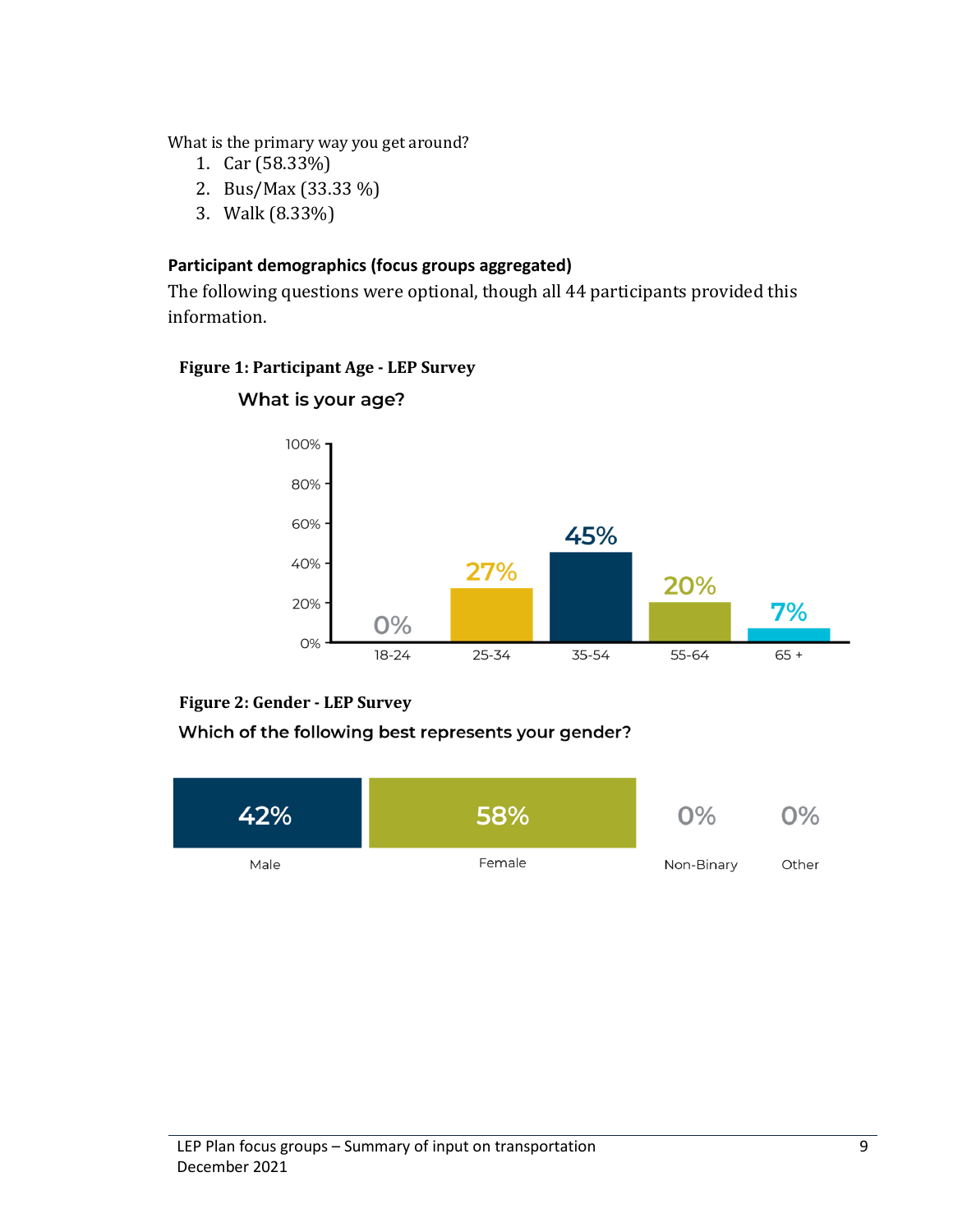# **Figure 3: Race/Ethnicity - LEP Survey** When asked about your racial or ethnic identity, how do you identify?



### **Figure 4: Household income**





# **Figure 5: Education**What is your highest level of education?

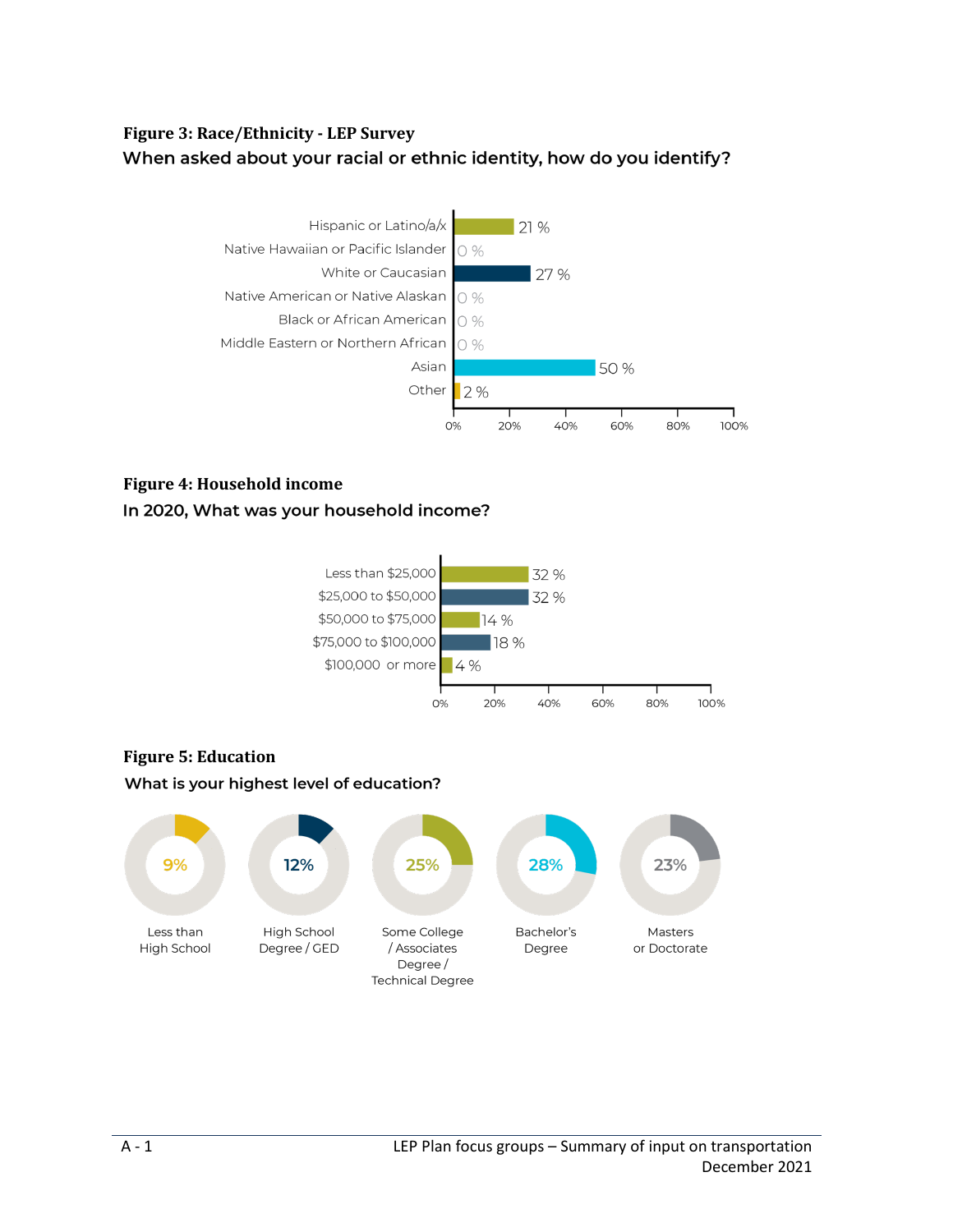### **Closing remarks**

Participants thanked LMS and Oregon Metro for the opportunity to engage and share their thoughts, opinions, and ideas. The facilitators who conducted the conversations were astounded by the level of engagement from the communities.

LEP communities are open, interested, and willing to participate in Metro's projects and the processes needed to make them happen. They see the importance and value of expressing their opinions and needs. Most of the participants were first or second-generation immigrants. They are generally younger and continue working for more hours than their white counterparts. They come from countries where gathering information from the public is different are not present. The community members want to contribute but do not have practice with similar processes from their home country.

LMS believes that each community has its unique challenges and needs, but the contributions, dreams, values, and barriers are similar. They want to engage and be engaged. Each group has community members interested in being part of the planning Metro manages. Metro will need to work on its communication strategy to access these willing communities of limited English proficiency. LMS has an obligation to the participants involved in this research to relay to Metro that they and their communities want to participate in the planning process.

Participants in the focus groups were most interested in understanding the resources available in their locality. They wanted clear, direct, and concise information, with the option to read more if desired in a timely way. They want to provide ideas for projects and be involved in policy-making and planning. Community members also want an array of options to engage with Metro, especially for those who don't have the access required to engage electronically, such as the hardware or the experience of navigating resources virtually. These communities may be good with technology in general, but they will need training on using the tools required to be involved with Metro.

# **Acknowledgment**

Lara Media Services thanks Metro for this opportunity to connect with the hearts and minds of Limited English Proficiency communities in the Portland Metro Area. From doing this outreach and research, it is evident that there are many opportunities in the future waiting to unfurl.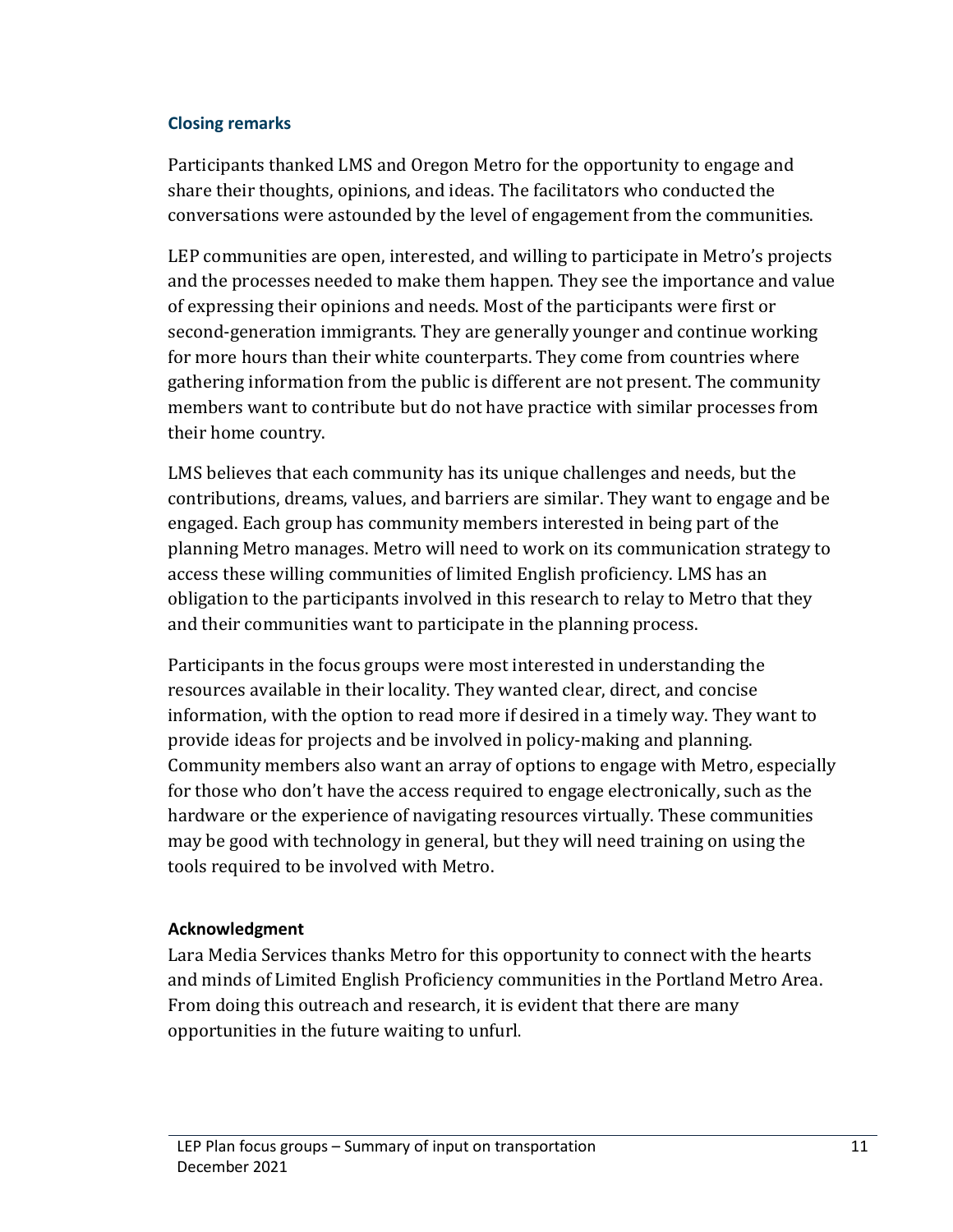# **ATTACHMENT A - METHODOLOGY**

LMS coordinated and hosted four focus groups. LMS hired community members to conduct the focus groups in Mandarin, Russian, Spanish, and Vietnamese. The Mandarin and Vietnamese focus groups were held Wednesday, November 18, 2021, while the Russian and Spanish focus groups were held Thursday, November 19, 2021.

The four languages were identified as the most frequently spoken languages, other than English, in the greater Portland region. Metro conducted the language analysis using the following data sources:

- 2015-2019 American Community Survey (ACS) 5-Year estimates, aggregated by census public use microdata areas (PUMAs)
- 2015-2019 American Community Survey (ACS) 5-Year estimates, aggregated by census tracts
- Oregon Department of Education (ODE): 2018-2019 school year enrollment data for school districts in Clackamas, Multnomah, and Washington counties.

Participants were required to have access to an electronic device with a camera and microphone to participate in the focus groups. LMS offered to lend tablets to participants in need of electronic devices; none were requested. LMS also offered Zoom Video conferencing training to all participants who requested assistance; two requested training.

LMS gathered qualitative and quantitative data through dynamic virtual focus groups and survey questions. The focus groups consisted of fourteen questions about Metro, places, programs, service knowledge, participants' use of media and translation programs, and transportation. A follow-up survey was filled out by each participant with questions about transportation priorities, trusted information sources, and optional demographic questions. The focus groups were 120 minutes. All participants were compensated \$100 for their time.

Focus group participants were from the Portland Metro Area and have limited English proficiency or understand the needs of those who have limited English proficiency.

With over 100 people showing interest in participating, LMS screened and confirmed 48 participants. Forty-four attended and participated in the conversations. Each focus group included nine to 12 participants from all three Portland Metro region counties: Clackamas, Multnomah, and Washington Counties. The Vietnamese group consisted of 11 participants, nine from Multnomah County, one from Washington, and one from Clackamas. The Mandarin group consisted of